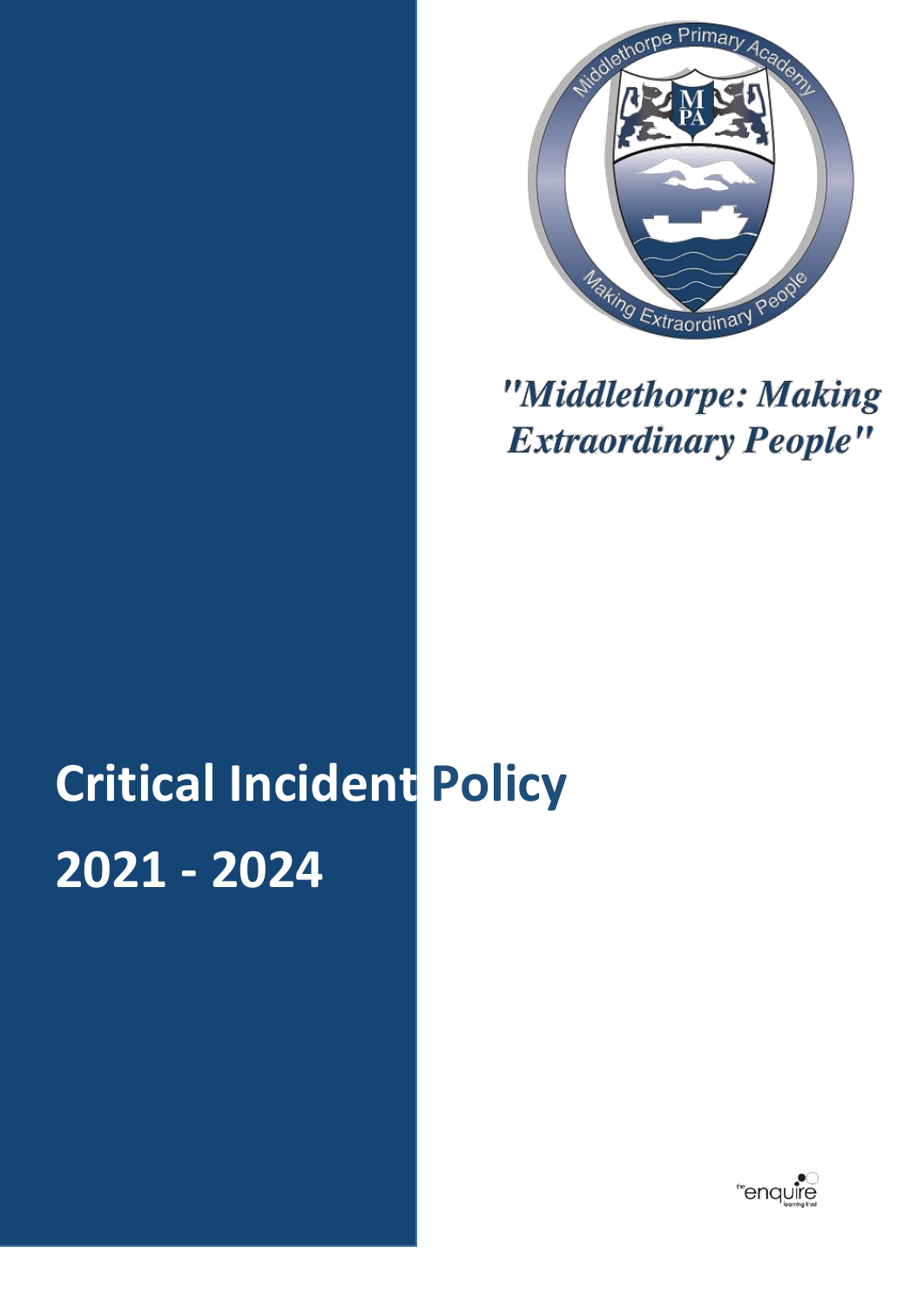# **Critical Incident Policy**

This policy is an important document and all staff should be aware of and be familiar with its content. Naturally, no academy wishes to be involved in a critical incident of any kind especially one that involves injury to adults or children. However, in the event that such a situation arises in the academy, on a trip or that damage to the building occurs staff need to be aware of the contingency plan for Middlethorpe Primary Academy.

# **What is a Critical Incident?**

## **A major incident may be defined as:**

- An accident leading to a fatality
- Severe injury or severe stress
- Circumstances in which a person or persons might be at serious risk of illness
- Circumstances in which any part, or whole of the school is unable to function as normal due to external influences and
- Any situation in which the national press or media might be involved

#### **As such, major incidents include:**

- Death of a pupil or member of staff
- Death or serious injury on a school trip
- Epidemic in school or community
- Fire
- Bomb threat
- A disaster in the community (including need for community shelter in school)
- A civil disturbance or terrorist requiring 'lockdown'
- Violent incident in school
- A hostage taking

In the event of such an incident the priorities of those adults in charge of the school or trip at the time must be able to:

- Save life
- Minimise personal injury
- Safeguard the interests of pupils, students and staff
- Minimise loss and to return to normal working quickly

#### **Critical Response Planning Team**

In the event of an incident it will be necessary to name a planning team to guide operations and carry out specific tasks. At Middlethorpe Primary Academy, in the immediate aftermath of an incident, this team would consist of all/any of the following:

- 1. Principal
- 2. Vice Principal
- 4. School Business Manager
- 5. Safeguarding lead
- 7. ELT Representative
- 8. LA Representative
- 9. Emergency (LA) Planning Officer
- 10. Member of the police/fire service if appropriate

This team should meet as soon as is safe to do so following the incident.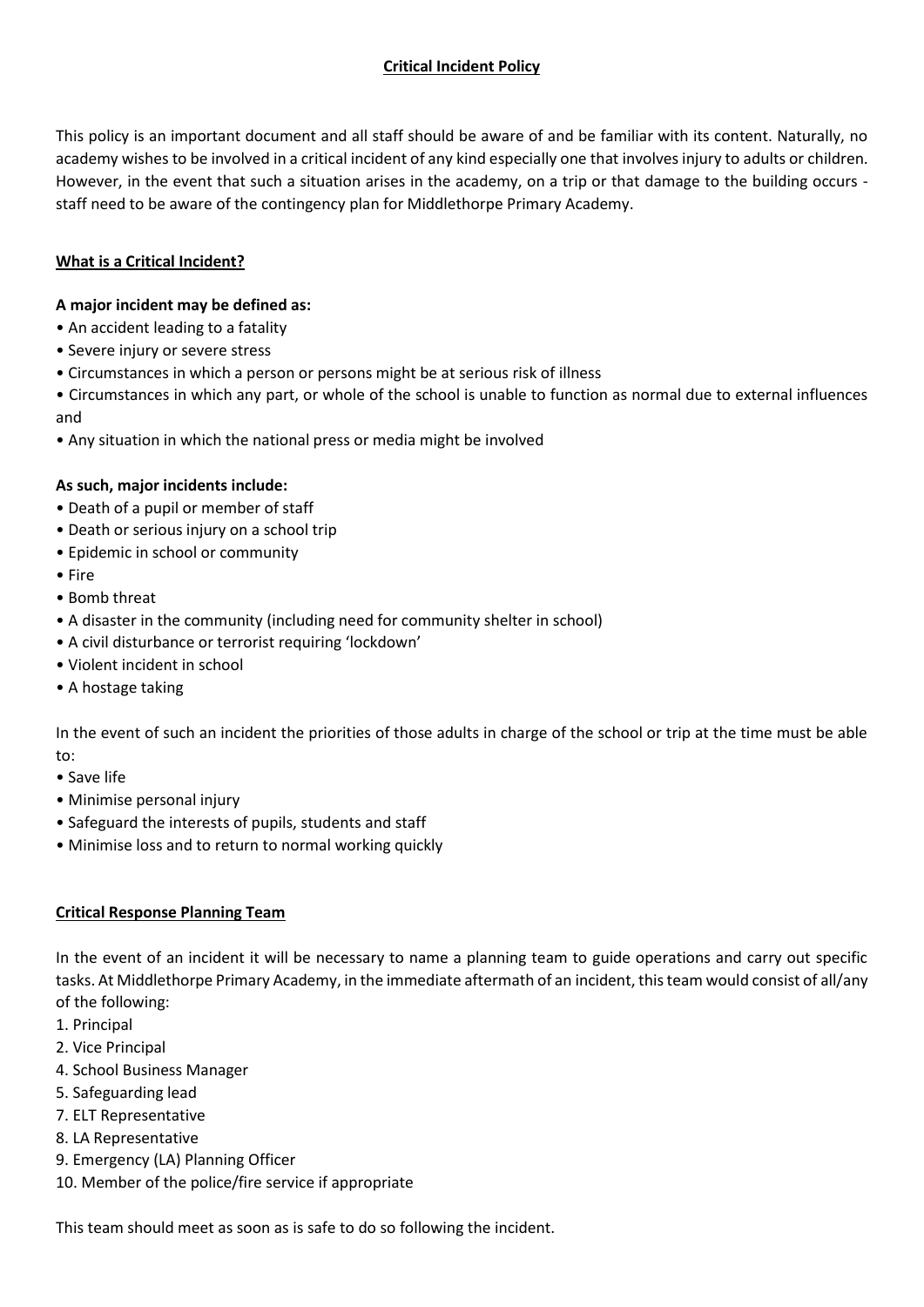No adult should speak to the press/media under any circumstances without the express permission of the adult in charge of the school at the time e.g. The Principal/Vice Principal.

A clear and concise record of actions taken along with times MUST be kept by those involved (*Appendix 1- Log Sheet).* 

Although mobile phones can be a good method of communication, in some situations they are NOT secure and should NOT be used to relay information about casualties.

A telephone cascade system will be put in place to alert parents if necessary.

Media requests for information should be directed to the Enquire Learning Trust. One person only should be nominated to talk to the media – preferably an ELT representative.

#### **Important Contacts**

- Principal: 07882079504
- Academy: 01472698185
- Enquire Learning Trust: 01924792960
- Clee Academy: 01472 582310
- Anglian Water, 08457 919155, @AnglianWater
- BBC Radio Humberside, Tune in to 95.9FM or 1485AM, @RadioHumberside
- East Midlands Travel Line (North and North East Lincolnshire), @TravelineEM
- Environment Agency, 0845 988 1188 (Floodline), @EnvAgency
- Fire & Rescue (Non Emergency), (01482) 565333, @humbersidefire
- Gas (24 Hour emergency service and gas escape), 0800 111 999, @nationalgriduk
- Highways England, @HighwaysEngland
- Maritime & Coastguard Agency, (01262) 672317, @coastguardNE
- Met Office, 0370 900 0100, @metoffice
- National Rail Enquiries, 08457 48 49 50, @nationalrailenq
- NHS Choices (24 hour confidential health advice and information), 111, @NHSChoices
- Northern Power Grid (24 hour emergency service), 0800 375675, @Northpowergrid
- Police (Non Emergency), 101, @Humberbeat

#### **1. What to do in the event of a critical incident**

| <b>Incident</b> | <b>Actions to be taken</b>                                                             | <b>Staff roles</b>  |  |
|-----------------|----------------------------------------------------------------------------------------|---------------------|--|
| <b>Serious</b>  | <b>Inform</b> – send red triangle/ another person to get immediate help, call<br>٠     | Principal<br>or     |  |
| injury<br>to    | for an ambulance and contact parents/ next of kin                                      | staff<br>senior     |  |
| staff and/or    | Save – administer first aid, establish a contact point with the emergency<br>$\bullet$ | member              |  |
| pupils          | services, travel with casualties to hospital and complete accident forms               | informed            |  |
|                 | Care - keep a record of witnesses, keep others informed of situation,<br>٠             | immediately         |  |
|                 | arrange for non-casualties to move to a different location if necessary                | Four<br>person      |  |
|                 | and care for relatives arriving at school                                              | $team - inform,$    |  |
|                 | Assist - assist carer and first aider when necessary<br>٠                              | save, care and      |  |
|                 | <b>Following the event</b>                                                             | assist<br>be<br>to  |  |
|                 | Record the incident in Fist Aid Log<br>٠                                               | established         |  |
|                 | RIDDOR if required<br>$\bullet$                                                        | immediately         |  |
|                 | Evaluate response to the critical incident following the event<br>٠                    |                     |  |
|                 | Offer counselling should any staff, children or parents require<br>٠                   |                     |  |
| Death of a      | Critical response planning team meet as soon as possible following<br>$\bullet$        | Principal/ Critical |  |
| pupil<br>or     | incident                                                                               | incident team       |  |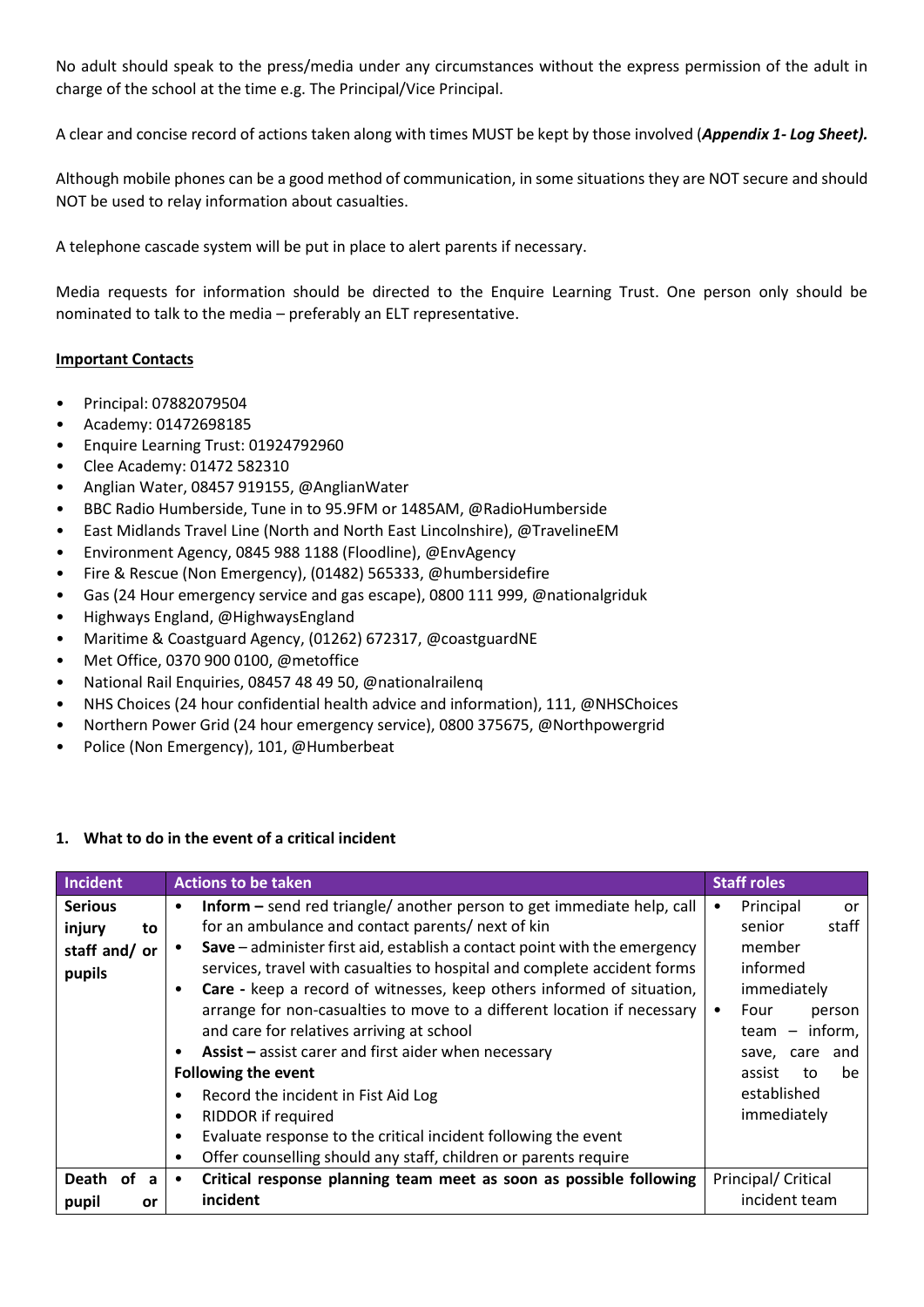| of<br>member       | Plan made to ensure emotional well- being of staff, pupils and parents.<br>$\bullet$    |                                  |
|--------------------|-----------------------------------------------------------------------------------------|----------------------------------|
| staff              | Plan for informing staff and children. Plan for media involvement.                      |                                  |
|                    | Organise/ plan for any counselling following the event<br>$\bullet$                     |                                  |
|                    |                                                                                         |                                  |
| <b>Death</b><br>or | Inform - Get help! Once help has arrived, contact emergency services<br>$\bullet$       | Trip leader - to be              |
| serious            | and the academy. Staff at the academy will contact parents/ next of                     | recorded on                      |
| injury on a        | kin                                                                                     | evolve risk                      |
| school trip        | Save - administer first aid, establish a contact point with the<br>٠                    | assessment                       |
|                    | emergency services, travel with casualties to hospital and complete                     |                                  |
|                    | accident forms                                                                          |                                  |
|                    | Care - keep a record of witnesses, keep others informed of situation,<br>$\bullet$      |                                  |
|                    | arrange for non-casualties to move to a different location if necessary                 |                                  |
|                    | and care for relatives arriving at school                                               |                                  |
|                    | Assist - assist carer and first aider when necessary<br>$\bullet$                       |                                  |
|                    | <b>Following the event</b>                                                              |                                  |
|                    | Record the incident in Fist Aid Log<br>$\bullet$                                        |                                  |
|                    | <b>RIDDOR if required</b><br>٠                                                          |                                  |
|                    | Evaluate response to the critical incident following the event<br>$\bullet$             |                                  |
|                    | Offer counselling should any staff, children or parents require<br>$\bullet$            |                                  |
| Epidemic<br>in     | If the epidemic is a reportable illness inform school nurse<br>$\bullet$                | Principal/ Critical              |
| school<br>or       | Take advice from health/ school nurse on how to manage the epidemic<br>$\bullet$        | incident team                    |
| community          | If the academy needs to be closed, the decision should be made by the<br>$\bullet$      |                                  |
|                    | Principal in consultation with members of the critical incident team.                   |                                  |
|                    | This should be done by telephone where possible to ensure that the                      |                                  |
|                    | epidemic is managed                                                                     |                                  |
|                    |                                                                                         |                                  |
| <b>Fire</b>        | In the event of a fire, sound the alarm<br>$\bullet$                                    | Principal and fire               |
|                    | <b>Follow Fire Evacuation Policy</b><br>$\bullet$                                       | wardens                          |
|                    |                                                                                         |                                  |
| <b>Bomb threat</b> | In the event of a bomb threat, record all information given<br>$\bullet$                | Principal/ class                 |
|                    | <b>Contact emergency services</b><br>$\bullet$                                          | teachers and                     |
|                    | As many members of the critical incident team as possible to convene<br>$\bullet$       | Critical incident                |
|                    | and make a plan                                                                         | team                             |
|                    | Evacuate if emergency services advise to do so. In the event of<br>$\bullet$            |                                  |
|                    | evacuation for bomb scare, all staff and children must go to Clee                       | See appendix 2 -                 |
|                    | Academy to be registered.                                                               | Bomb threat                      |
|                    |                                                                                         | checklist                        |
| A disaster in      | Critical response planning team meet as soon as possible following<br>$\bullet$         | Principal/ Critical              |
| the                | incident                                                                                | incident team                    |
| community          | Plan made to ensure emotional well- being of staff, pupils and parents.<br>$\bullet$    |                                  |
| (including         | Plan for informing staff and children. Plan for media involvement.<br>$\bullet$         |                                  |
| need<br>for        | Should school become refuge point, ensure safety of all children.<br>$\bullet$          |                                  |
| community          | Parents of children to go to designated classrooms of youngest child.                   |                                  |
| shelter<br>in      | Any community members without children at school to take refuge in                      |                                  |
| school)            | the hall.                                                                               |                                  |
|                    | Organise/ plan for any counselling following the event<br>$\bullet$                     |                                  |
| civil<br>A         | This will ensure that pupils, staff and visitors are safe in situations where           | <b>Staff Roles:</b>              |
| disturbance        | there is a hazard in the school grounds or outside the school in the                    | 1. School                        |
| terrorist<br>or    | near vicinity.                                                                          | administrator to                 |
| requiring          | A lockdown is implemented when there are serious security risks for the                 | ensure that her                  |
| 'lockdown'         | premises due to, for example,                                                           | office is locked                 |
|                    | A reported incident/civil disturbance in the local community (with the<br>$\bullet$     | and police called                |
|                    | potential to pose a risk to staff and pupils in the school);                            | if necessary.                    |
|                    |                                                                                         |                                  |
|                    | An intruder on the school site (with the potential to pose a risk to staff<br>$\bullet$ |                                  |
|                    | and pupils);                                                                            | 2. Head or site                  |
|                    |                                                                                         | supervisors lock<br>the school's |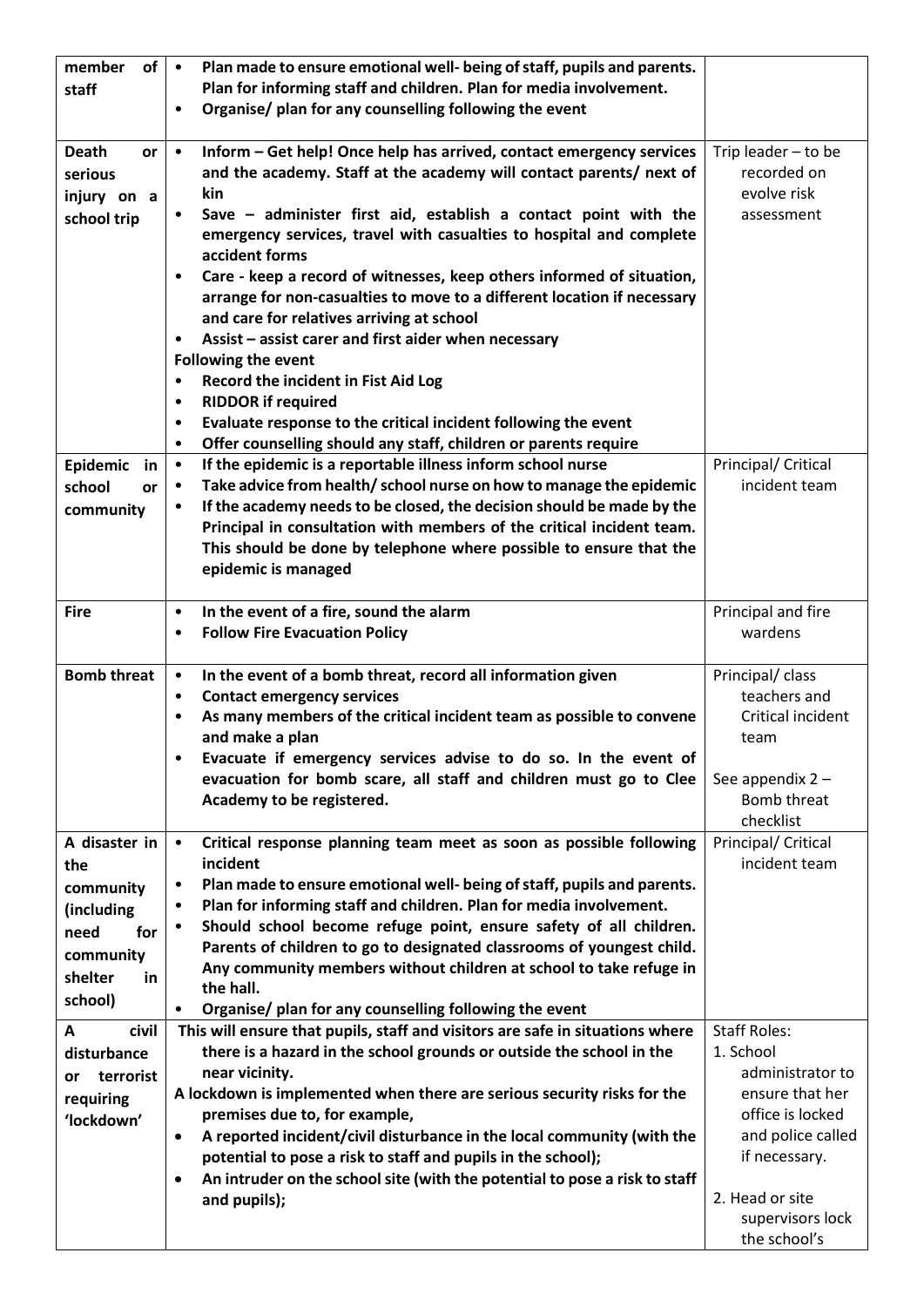| A warning being received regarding a risk locally, of air pollution<br>$\bullet$                                                              | front doors and   |
|-----------------------------------------------------------------------------------------------------------------------------------------------|-------------------|
| (smoke plume, gas cloud etc);                                                                                                                 | entrances.        |
| A major fire in the vicinity of the school;<br>$\bullet$                                                                                      | 3. Individual     |
| The close proximity of a dangerous dog roaming loose.<br>$\bullet$                                                                            | teachers/TAs      |
| Notification and procedures for Lockdown                                                                                                      | lock/close        |
| Staff will be notified that lock down procedures are to take place                                                                            | classroom         |
| immediately on hearing the air horn blown continuously.                                                                                       | door(s) and       |
|                                                                                                                                               | windows.          |
| <b>Procedures:</b>                                                                                                                            | Nearest adult to  |
| Follow the CLOSE procedure:                                                                                                                   | check exit doors. |
| • Close all windows and doors                                                                                                                 | See Appendix 3 -  |
| • Lock up                                                                                                                                     | Lockdown          |
| • Out of sight and minimise movement                                                                                                          | Checklist         |
| • Stay silent and avoid drawing attention                                                                                                     |                   |
| • Endure. Be aware you may be in lock down for some time                                                                                      |                   |
| See lockdown checklist (Appendix 3)                                                                                                           |                   |
| The above signal will activate a process of children being ushered into the                                                                   |                   |
| school building as quickly as possible and the locking of the school's                                                                        |                   |
| classrooms offices, connecting doors and all outside doors/ shutters where                                                                    |                   |
| it is possible to remain safe.                                                                                                                |                   |
| At the given signal, the children remain in the room they are in and the                                                                      |                   |
| staff will ensure the windows and doors are closed/locked and screened                                                                        |                   |
| where possible and children are positioned away from possible sightlines                                                                      |                   |
| from external windows/doors. Lights, Smart boards and computer                                                                                |                   |
| monitors to be turned off. Mobile phones are put on silent mode.                                                                              |                   |
| Children or staff not in class for any reason will proceed to the nearest                                                                     |                   |
| occupied classroom and remain with that class and class teacher e.g.                                                                          |                   |
| children using toilets when lockdown procedure is engaged.                                                                                    |                   |
| If practicable staff should notify the front pastoral/ reception by phone<br>that they have entered lock down and identify those children not |                   |
| accounted for.                                                                                                                                |                   |
| NO ONE SHOULD MOVE ABOUT THE SCHOOL                                                                                                           |                   |
| Staff to support children in keeping calm and quiet.<br>$\bullet$                                                                             |                   |
| Staff to remain in lock down positions until informed by key staff e.g.<br>$\bullet$                                                          |                   |
| Senior Management Team, Chair of Governors or Office Staff in person                                                                          |                   |
| that there is an all clear.                                                                                                                   |                   |
| As soon as possible after the lock down teachers return to their<br>$\bullet$                                                                 |                   |
| classrooms and conduct a register and notify the reception                                                                                    |                   |
| immediately of any pupils not accounted for.                                                                                                  |                   |
| <b>Communication with parents</b>                                                                                                             |                   |
| If necessary parents will be notified as soon as it is practical to do so<br>$\bullet$                                                        |                   |
| via the school's established communication network - text                                                                                     |                   |
| <b>Parents will be told:</b><br>$\bullet$                                                                                                     |                   |
| "the school is in a full lockdown situation. During this period the                                                                           |                   |
| switchboard and entrances will be un-manned, external doors locked                                                                            |                   |
| and nobody allowed in or out'                                                                                                                 |                   |
| Depending on the type and severity of the incident, parents may be<br>$\bullet$                                                               |                   |
| asked NOT to collect their children from school as it may put them and                                                                        |                   |
| their child at risk.                                                                                                                          |                   |
| Pupils will not be released to parents during a lock down.<br>$\bullet$                                                                       |                   |
| Parents will be asked not to call school as this may tie up emergency<br>$\bullet$                                                            |                   |
| lines.                                                                                                                                        |                   |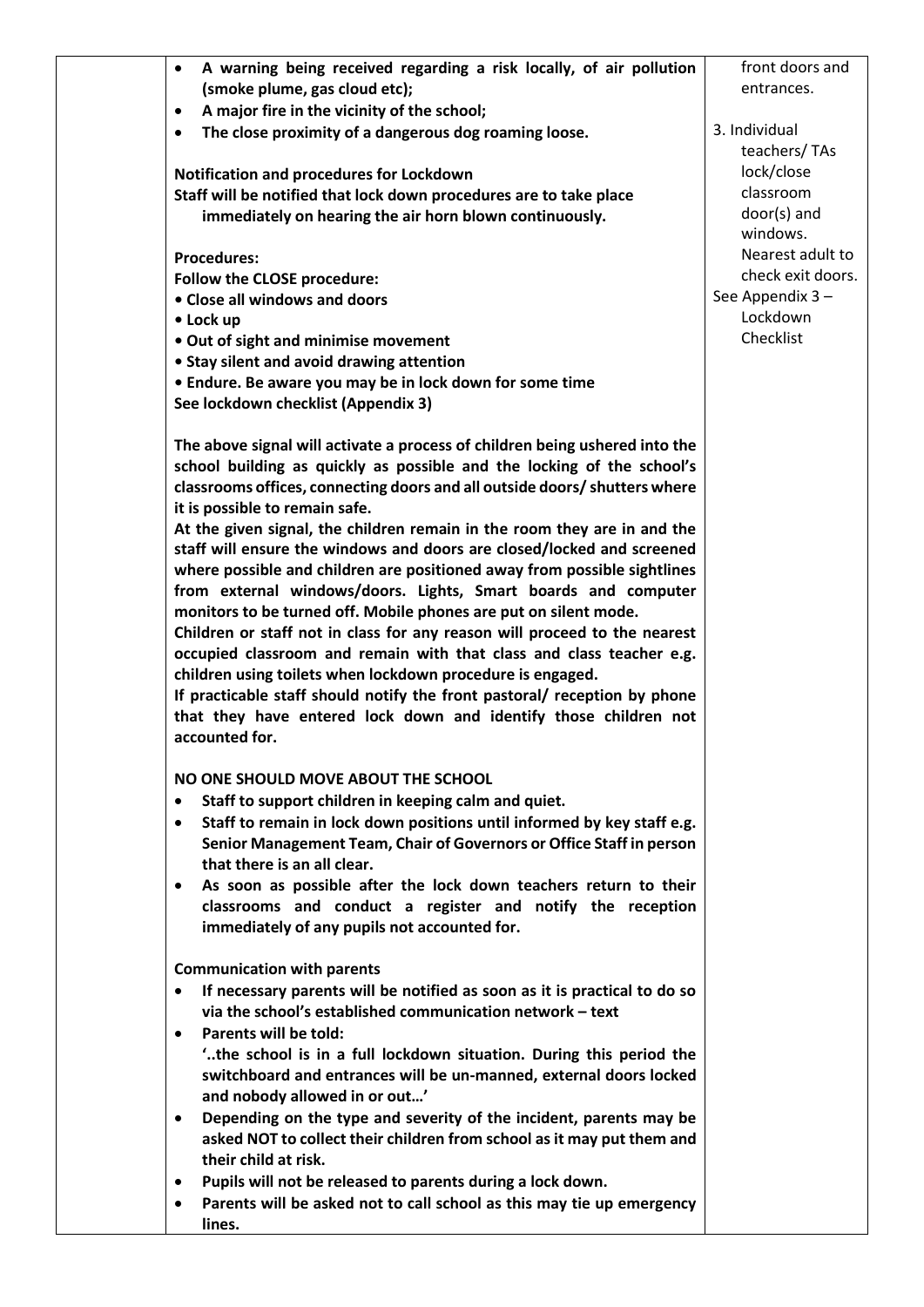| If the end of the day is extended due to the lock down, parents will be<br>$\bullet$<br>notified and will receive information about the time and place pupils<br>can be picked up from office staff or emergency services.<br>A letter to parents will be sent home on the nearest possible day<br>$\bullet$<br>following any serious incident to inform parents of context of<br>lockdown and to encourage parents to reinforce with their children<br>the importance of following procedures in these very rare<br>circumstances. |
|-------------------------------------------------------------------------------------------------------------------------------------------------------------------------------------------------------------------------------------------------------------------------------------------------------------------------------------------------------------------------------------------------------------------------------------------------------------------------------------------------------------------------------------|
| Lock down drills<br>Lock down practices will take place at least once a year to ensure<br>everyone knows exactly what to do in such a situation. Monitoring of<br>practices will take place and staff debriefed for positive reinforcement or<br>to identify required improvements.                                                                                                                                                                                                                                                 |

#### **Post incident care and support**

- Post-incident care is aimed at helping individuals to understand their feelings following an emergency and to identify sources of future support. The overall aim of the support is to help people in a way that will reduce the possibility of them developing post-traumatic stress disorder.
- It is worth giving some thought to how the topics of loss, bereavement, risks/safety and change are covered in the curriculum. Schools where these topics are discussed openly, and treated as normal life events, are likely to find it easier to cope when a difficult or tragic incident occurs.
- Remember to consult with parents following an incident. It is important to communicate with parents of pupils who have been involved, and ensure that their needs and wishes are taken into account.
- The Education Psychology Services will provide appropriate care and support to those affected by a major incident in the school community. Dependant on the scale and nature of the incident the Crisis Support Team could be deployed to support the work of the Education Psychology Services.

# **Evaluation and review**

Following any critical incident, there should be an evaluation of the implementation of the policy. This policy and the procedures will be reviewed annually as a part of the School's Health and Safety cycle.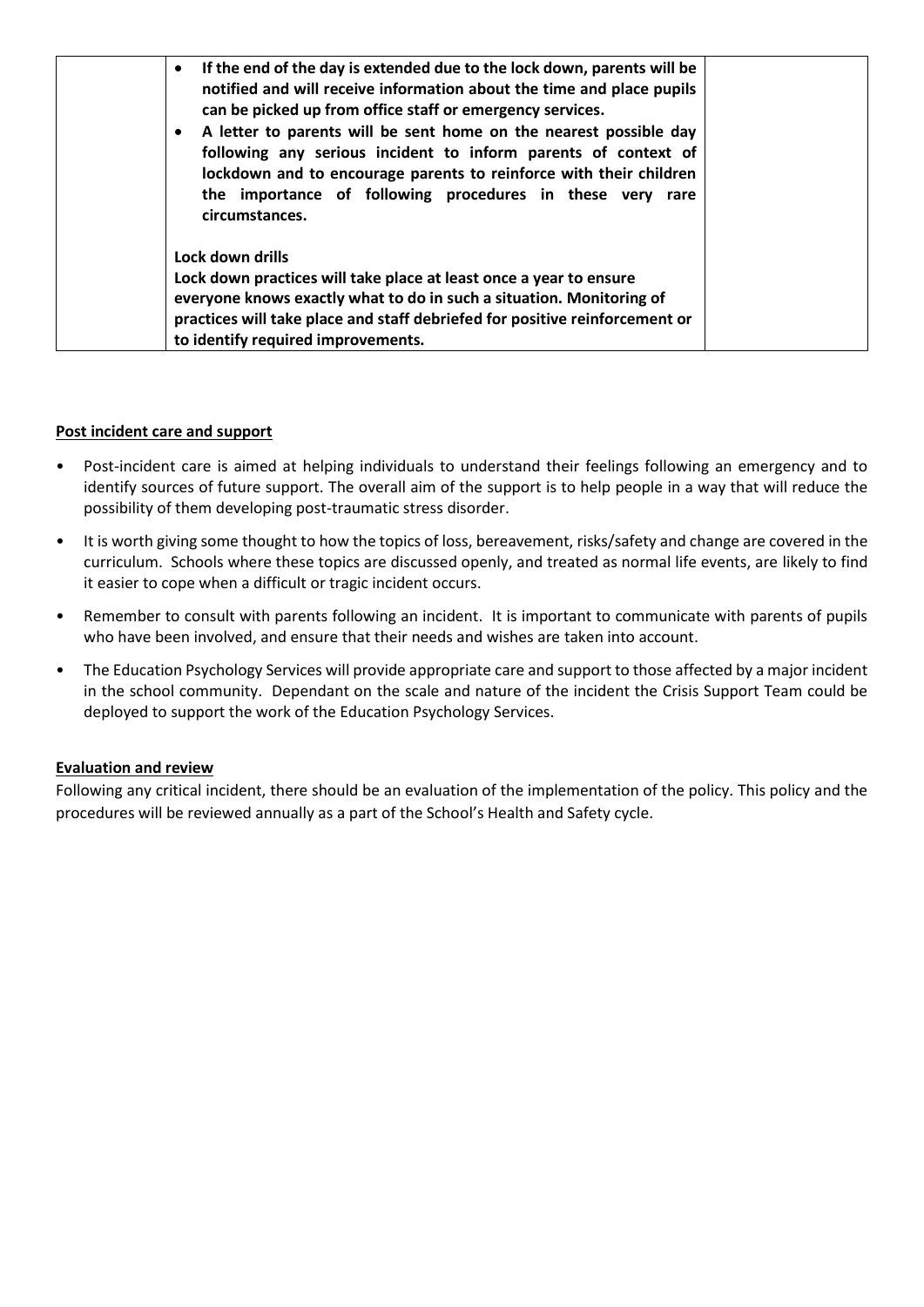## **Appendix 1: Log Sheet**

| Incident:             |  |
|-----------------------|--|
| Location of incident: |  |

| Date | <b>Time</b> | <b>Event/Action Taken</b> | <b>Initials</b> |
|------|-------------|---------------------------|-----------------|
|      |             |                           |                 |
|      |             |                           |                 |
|      |             |                           |                 |
|      |             |                           |                 |
|      |             |                           |                 |
|      |             |                           |                 |
|      |             |                           |                 |
|      |             |                           |                 |
|      |             |                           |                 |
|      |             |                           |                 |
|      |             |                           |                 |
|      |             |                           |                 |
|      |             |                           |                 |
|      |             |                           |                 |
|      |             |                           |                 |
|      |             |                           |                 |
|      |             |                           |                 |
|      |             |                           |                 |
|      |             |                           |                 |
|      |             |                           |                 |
|      |             |                           |                 |
|      |             |                           |                 |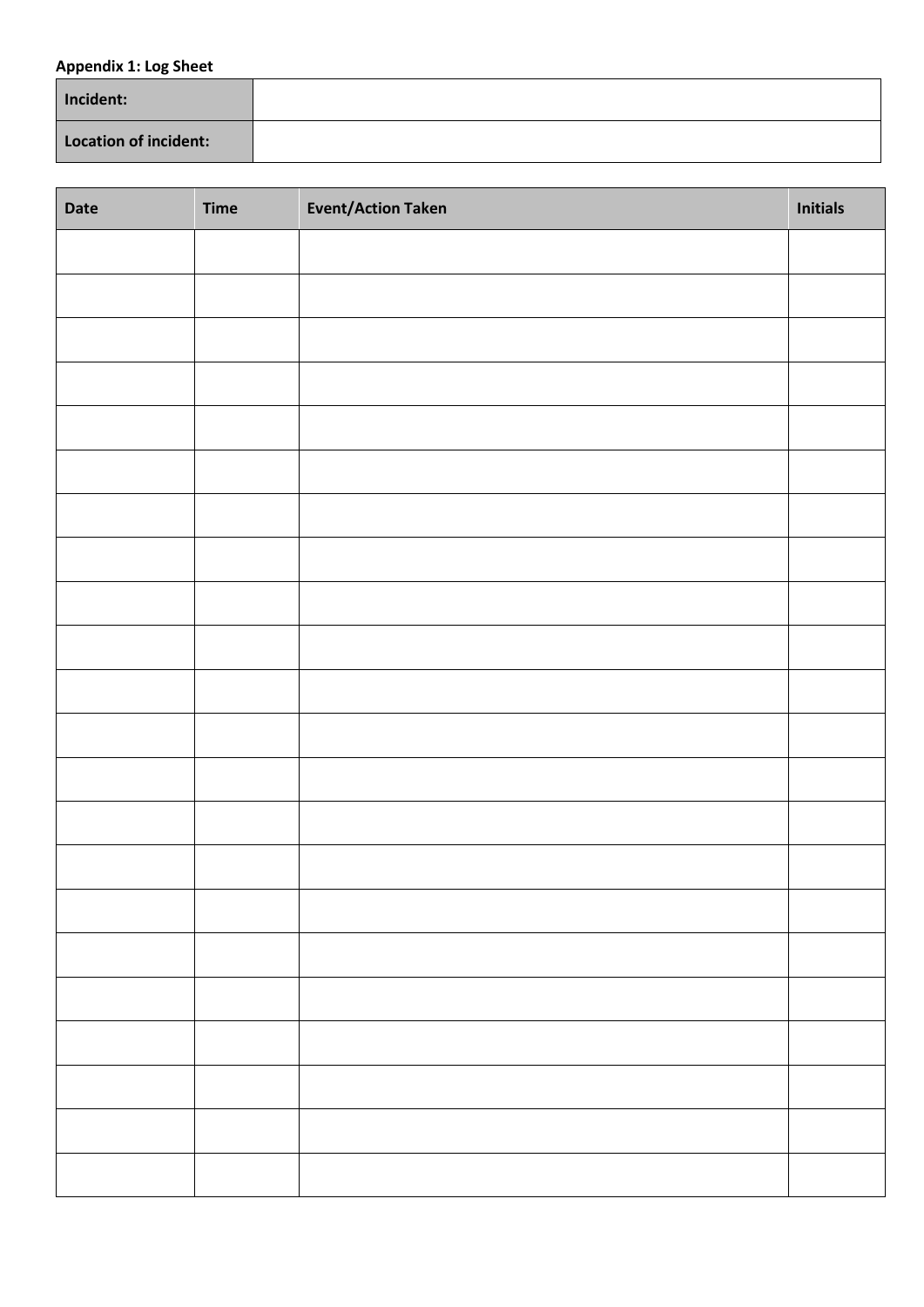# **Appendix 2: Bomb threat checklist**

| <b>Action to be taken</b>                                                                                                                                                                                                                                                                                                                                           | $\checkmark$ when complete |
|---------------------------------------------------------------------------------------------------------------------------------------------------------------------------------------------------------------------------------------------------------------------------------------------------------------------------------------------------------------------|----------------------------|
|                                                                                                                                                                                                                                                                                                                                                                     | <b>Notes</b>               |
| Stay calm                                                                                                                                                                                                                                                                                                                                                           |                            |
| For threats made by telephone                                                                                                                                                                                                                                                                                                                                       |                            |
| Make a note of:                                                                                                                                                                                                                                                                                                                                                     |                            |
| • the exact time of the call                                                                                                                                                                                                                                                                                                                                        |                            |
| • the caller's sex and approximate age                                                                                                                                                                                                                                                                                                                              |                            |
| • any accent the person has, or any distinguishing<br>feature about their voice eg speech impediment,<br>state of drunkenness etc                                                                                                                                                                                                                                   |                            |
| • any distinguishable background noise                                                                                                                                                                                                                                                                                                                              |                            |
| When they have finished the message, try to ask as<br>many of the following questions as you can, being<br>cautious to avoid provoking the caller:                                                                                                                                                                                                                  |                            |
| • Where is the bomb?                                                                                                                                                                                                                                                                                                                                                |                            |
| • What time is it due to go off?                                                                                                                                                                                                                                                                                                                                    |                            |
| • What kind of bomb is it?                                                                                                                                                                                                                                                                                                                                          |                            |
| • What does it look like?                                                                                                                                                                                                                                                                                                                                           |                            |
| • What will cause it to explode?                                                                                                                                                                                                                                                                                                                                    |                            |
| • Why are you doing this?                                                                                                                                                                                                                                                                                                                                           |                            |
| Dial 1471 - you may get the details of where the phone<br>call was made from, especially in the case of a hoax<br>caller                                                                                                                                                                                                                                            |                            |
| For threats made by email or text                                                                                                                                                                                                                                                                                                                                   |                            |
| Do not reply to, forward or delete the message<br>٠<br>Note the sender's email address or<br>$\bullet$<br>username/user ID for social media applications<br>Preserve all web log files for your organisation to<br>٠<br>help the police investigation (as a guide, 7 days<br>prior to the threat message and 48 hours after)                                        |                            |
| Then for all threats                                                                                                                                                                                                                                                                                                                                                |                            |
| Report the call/ email to the police and the<br>Principal/nominated deputy immediately. In the<br>extremely unlikely event that there was a codeword<br>with the message, and the location of the bomb was<br>given as a location other than the school, follow the<br>same procedure - report the call immediately to the<br>police, and then notify the Principal |                            |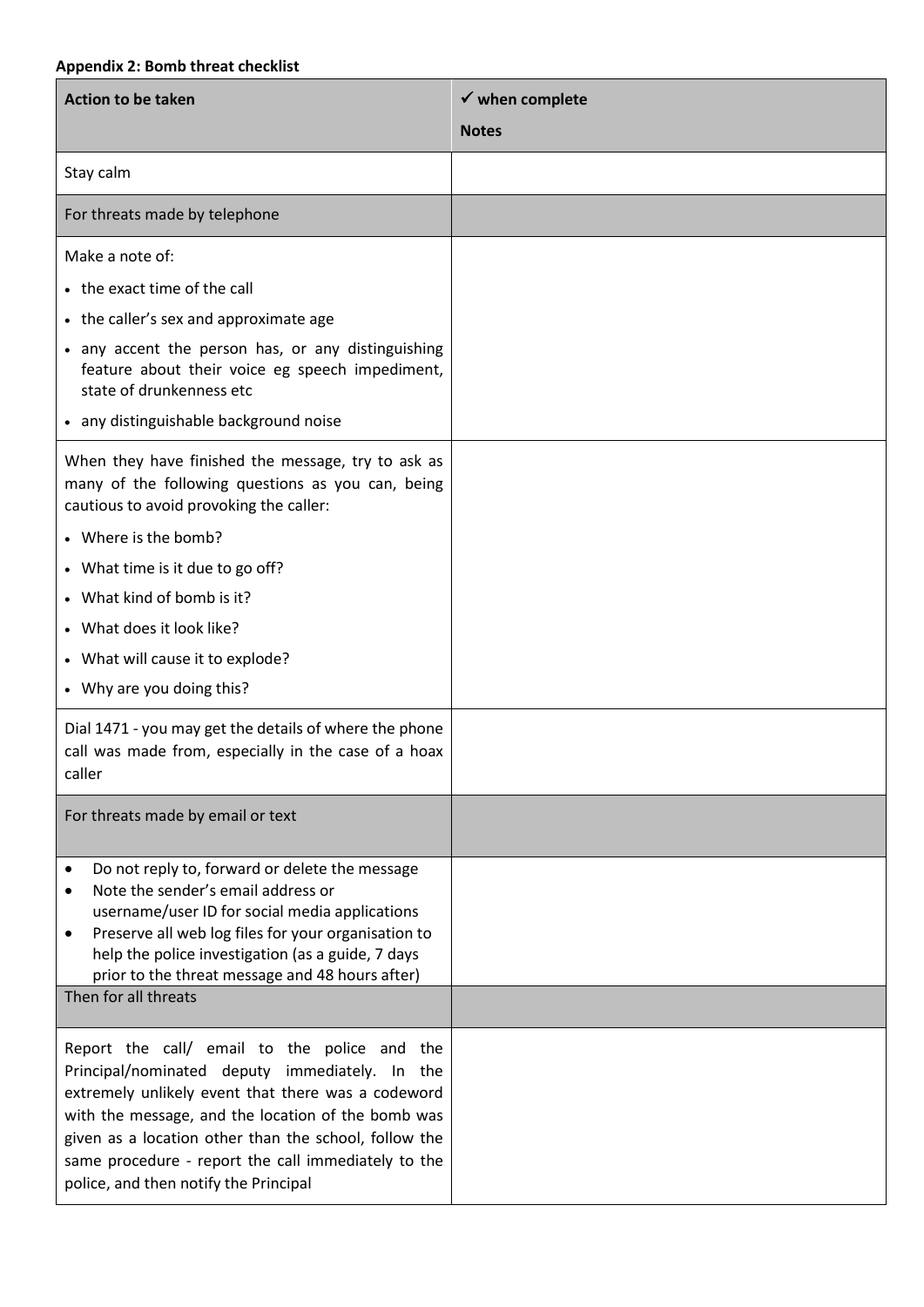#### **Appendix 3: Procedures for handling bomb threats**

<https://www.gov.uk/government/publications/bomb-threats-guidance/procedures-for-handling-bomb-threats>

# **1. Introduction**

The vast majority of bomb threats are hoaxes designed to cause alarm and disruption. As well as the rare instances of valid bomb threats, terrorists may also make hoax bomb threat calls to intimidate the public, businesses and communities, to draw attention to their cause and to mislead police. While many bomb threats involve a person-toperson phone call, an increasing number are sent electronically using email or social media applications.

No matter how ridiculous or implausible the threat may seem, all such communications are a crime and should be reported to the police by dialling 999

It is important that potential recipients - either victims or third-parties used to pass the message - have plans that include how the information is recorded, acted upon and passed to police.

#### **1.1 The bomb threat message**

Bomb threats containing accurate and precise information, and received well in advance of an actual attack, are rare occurrences. Precise motives for hoaxing are difficult to determine but may include revenge, extortion, a desire to impress, or a combination of these and other less understandable motives. The vast majority of cases are hoaxes and the intent is social engineering, to cause disruption, fear and/or inconvenience the victim.

#### **1.2 Communication of the threat**

A bomb threat can be communicated in a number of different ways. The threat is likely to be made in person over the telephone; however, it may also be a recorded message, communicated in written form, delivered face-to-face or, increasingly, sent by email or social media (e.g. Twitter or Instagram, etc.). A threat may be communicated via a thirdparty, i.e. a person or organisation unrelated to the intended victim and identified only to pass the message.

# **1.3 Immediate steps if you receive a bomb threat communication**

Any member of staff with a direct telephone line, mobile phone, computer or tablet etc., could conceivably receive a bomb threat. Such staff should, therefore, understand the actions required of them as the potential first response to a threat message.

#### **If you receive a telephone threat you should:**

- stay calm and listen carefully
- have immediate access to a checklist on key information that should be recorded (see bomb threat checklist attached)
- if practical, keep the caller talking and alert a colleague to dial 999
- if displayed on your phone, note the number of the caller, otherwise, dial 1471 to obtain the number once the call has ended
- if the threat is a recorded message write down as much detail as possible
- If the threat is received via text message do not reply to, forward or delete the message. Note the number of the sender and follow police advice
- know who to contact in your organisation upon receipt of the threat, e.g. building security/senior manager. They will need to make an assessment of the threat
- If the threat is delivered face-to-face:
- try to remember as many distinguishing characteristics of the threat-maker as possible
- If discovered in a written note, letter or as graffiti:
- treat as police evidence and stop other people touching the item
- If the threat is received via email or social media application:
- do not reply to, forward or delete the message
- note the sender's email address or username/user ID for social media applications
- preserve all web log files for your organisation to help the police investigation (as a guide, 7 days prior to the threat message and 48 hours after)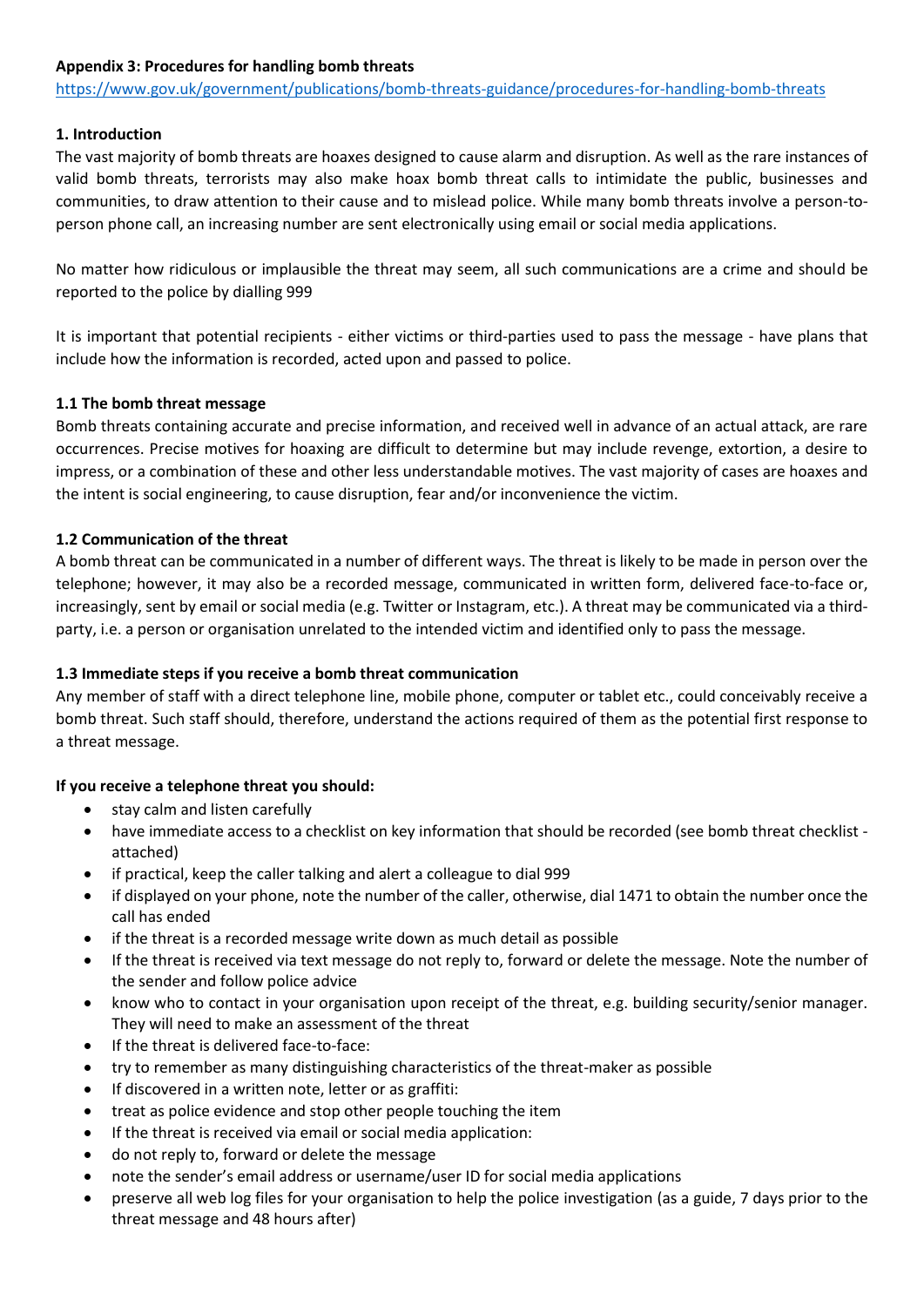REMEMBER Dial 999 and follow police advice. Seek advice from the venue security/operations manager as soon as possible

#### **1.4 Assessing the credibility of bomb threats**

Evaluating the credibility of a threat is a critical task, particularly if the attack being threatened is imminent. This is a tactic used to place additional pressure on decision makers. Police will assess the threat at the earliest opportunity. When specific intelligence is known to police, advice will be issued accordingly; however, in the absence of detailed information, it will be necessary to consider a number of factors:-

- is the threat part of a series? If so, what has happened elsewhere or previously?
- can the location of the claimed bomb(s) be known with precision? If so, is a bomb visible at the location identified?
- considering the hoaxer's desire to influence behaviour, is there any reason to believe their words?
- if the threat is imprecise, could an external evacuation inadvertently move people closer to the hazard?
- is a suspicious device visible?

#### **1.5 Actions to consider**

Responsibility for the initial decision making remains with the management of the location being threatened. Do not delay your decision making process waiting for the arrival of police. Police will assess the credibility of the threat at the earliest opportunity. All bomb threats should be reported to the police and their subsequent advice followed accordingly. It is essential that appropriate plans exist, they should be event and location specific. Venue options to manage the risk include:-

#### **External evacuation**

Leaving the venue will be appropriate when directed by police and/or it is reasonable to assume the threat is credible, and when evacuation will move people towards a safer location.

It is important to appoint people, familiar with evacuation points and assembly (rendezvous) points, to act as marshals and assist with this procedure. At least two assembly points should be identified in opposing directions, and at least 500 metres from the suspicious item, incident or location. Where possible the assembly point should not be a car park. You may wish to seek specialist advice, which can help to identify suitable assembly points and alternative options as part of your planning. It is essential that evacuation plans exist; they should be event and location specific. Evacuation procedures should also put adequate steps in place to ensure no one else enters the area once an evacuation has been initiated.

The police will establish cordons depending upon the size of an identified suspect device. Always follow police directions and avoid assembly close to a police cordon.

#### **Internal or inwards evacuation ('invacuation')**

There are occasions when it is safer to remain inside. Staying in your venue and moving people away from external windows/walls is relevant when it is known that a bomb is not within or immediately adjacent to your building.

If the suspect device is outside your venue, people may be exposed to greater danger if the evacuation route inadvertently takes them past the device. A safer alternative may be the use of internal protected spaces. This type of inwards evacuation needs significant pre-planning and may benefit from expert advice to help identify an internal safe area within your building. These locations should be in your plans.

If the location of the device threatened is unknown, evacuation represents a credible and justifiable course of action.

#### **Decision not to evacuate or inwardly evacuate**

This will be reasonable and proportionate if, after an evaluation by the relevant manager(s), the threat is deemed implausible (e.g. a deliberate hoax). In such circumstances police may provide additional advice and guidance relating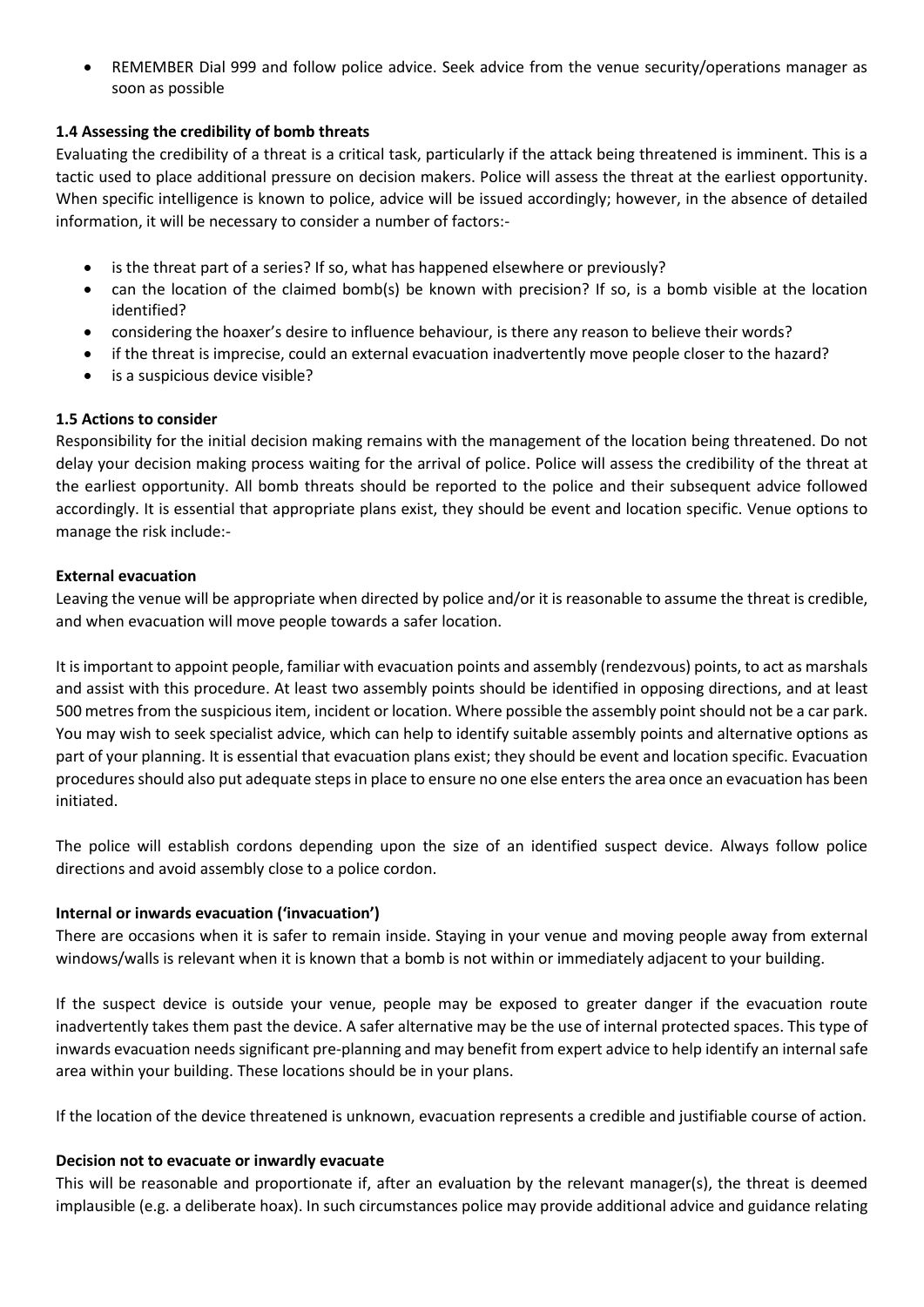to other risk management options. It may be considered desirable to ask staff familiar with the venue to check their immediate surroundings to identify anything out of place, see search considerations below.

# **Checking your venue for suspicious items - Search considerations**

Regular searches of your establishment, proportionate to the risks faced, will enhance a good security culture and reduce the risk of a suspicious item being placed or remaining unnoticed for long periods. Additionally, if you receive a bomb threat and depending upon how credible it is, you may decide to conduct a 'search' for suspicious items. To that end:

- ensure plans are in place to carry out an effective search in response to a bomb threat
- identify who in your venue will coordinate and take responsibility for conducting searches
- initiate a search by messaging over a public address system (coded messages avoid unnecessary disruption and alarm), by text message, personal radio or by telephone cascade
- divide your venue into areas of a manageable size for 1 or 2 searchers. Ideally staff should follow a search plan and search in pairs to ensure nothing is missed
- ensure those conducting searches are familiar with their areas of responsibility. Those who regularly work in an area are best placed to spot unusual or suspicious items
- focus on areas that are open to the public; enclosed areas (e.g. cloakrooms, stairs, corridors, lifts etc.) evacuation routes and assembly points, car parks, other external areas such as goods or loading bays
- develop appropriate techniques for staff to be able to routinely search public areas without alarming any visitors or customers present
- under no circumstances should any suspicious item be touched or moved in any way. Immediately start evacuation and dial 999
- ensure all visitors know who to report a suspicious item to and have the confidence to report suspicious behaviour

Remember: it is vital that regular drills are carried out to ensure all are familiar with bomb threat procedures, routes and rendezvous points. Disabled staff should have personal evacuation plans and be individually briefed on their evacuation procedures. Similarly all visitors should be briefed on evacuation procedures and quickly identified and assisted in the event of a threat.

Familiarising through testing and exercising will increase the likelihood of an effective response to an evacuation and aid the decision making process when not to evacuate/invacuate.

#### **1.6 Media and communication**

Avoid revealing details about specific incidents to the media or through social media without prior consultation with police. Do not provide details of the threat, the decision making process relating to evacuation (internal or external) or why a decision not to evacuate was taken.

Releasing details of the circumstances may:

- be an objective of the hoaxer and provide them with a perceived credibility
- cause unnecessary alarm to others
- be used by those planning to target other venues
- elicit copycat incidents
- adversely affect the subsequent police investigation

For further information visi[t www.nactso.gov.uk](http://www.nactso.gov.uk/) or [www.cpni.gov.uk](http://www.cpni.gov.uk/)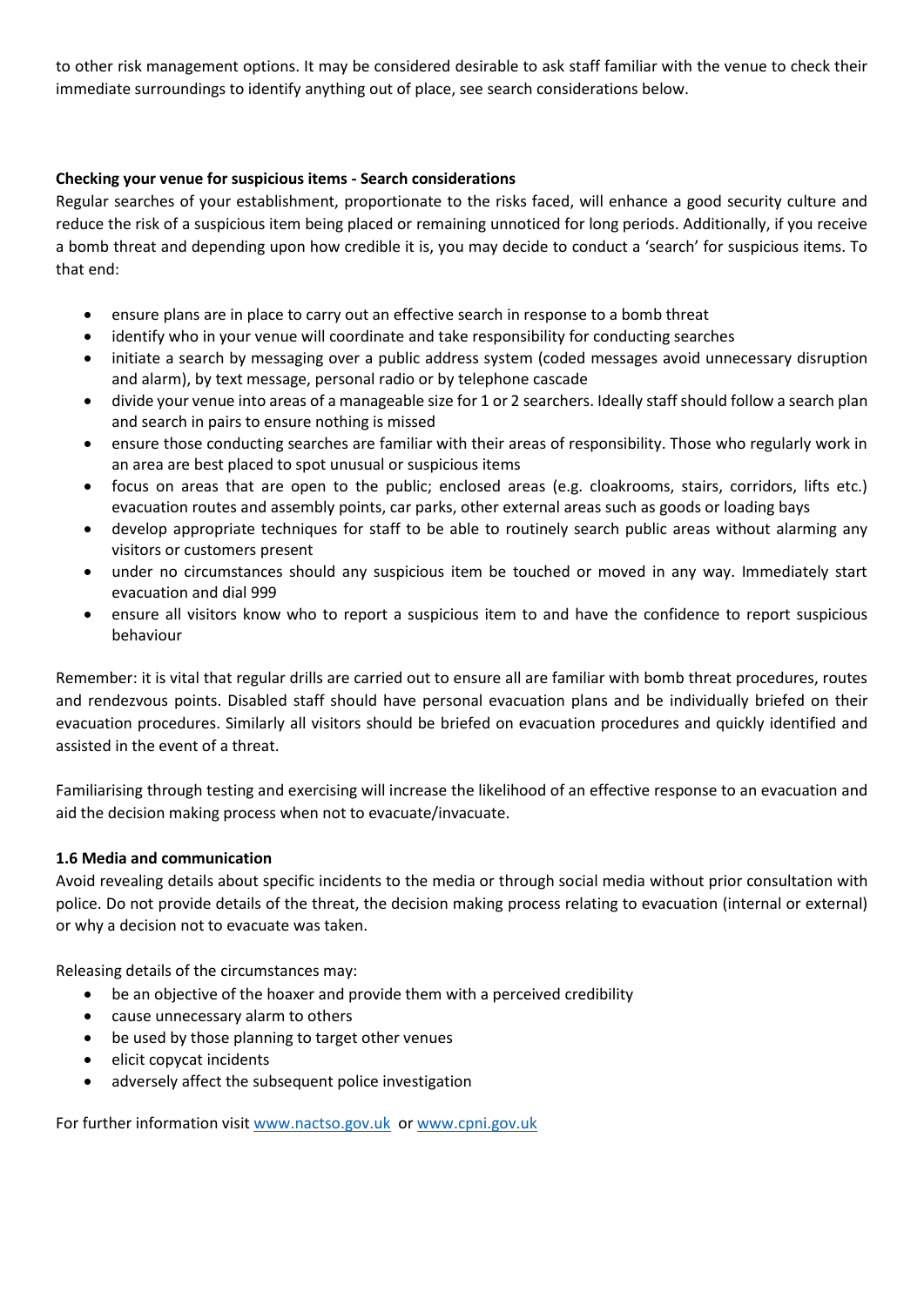## **Appendix 4: Lockdown Checklist**

| <b>Nominated</b>          | Principal                                                                                                                        |  |
|---------------------------|----------------------------------------------------------------------------------------------------------------------------------|--|
| person                    |                                                                                                                                  |  |
| <b>Responsibility</b>     |                                                                                                                                  |  |
| <b>Initial</b><br>contact | Principal (Vice Principal in Principal absence)                                                                                  |  |
| with<br>the               |                                                                                                                                  |  |
| emergency                 |                                                                                                                                  |  |
| services                  |                                                                                                                                  |  |
| <b>Nominated</b>          |                                                                                                                                  |  |
|                           | Front entrance: office staff<br>$\bullet$                                                                                        |  |
| person to ensure          | Reception exits: Kirsty Dodsworth<br>$\bullet$                                                                                   |  |
| doors are locked          | Yr 1/2 door: Chloe Comley<br>$\bullet$                                                                                           |  |
|                           | Yr 2 door: Suzanne Holt<br>$\bullet$                                                                                             |  |
|                           | Yr 3/4 door: Sue Storr<br>$\bullet$                                                                                              |  |
|                           | Yr 5/6 door: Ben Cadman<br>$\bullet$                                                                                             |  |
|                           | Staff room and Busy Bees: Nina McCulloch                                                                                         |  |
| Liaison                   | School Business Manager or designated member of the office staff                                                                 |  |
| with parents              |                                                                                                                                  |  |
| <b>Pupil control</b>      | Kelly Robinson                                                                                                                   |  |
| <b>Signals</b>            | An air horn will be blown continuously for 30 seconds                                                                            |  |
| Important                 | Principal: 07882079504<br>$\bullet$                                                                                              |  |
| numbers                   | Academy: 01472698185<br>$\bullet$                                                                                                |  |
|                           | Enquire Learning Trust: 01924792960<br>$\bullet$                                                                                 |  |
|                           | Clee Academy: 01472 582310<br>$\bullet$                                                                                          |  |
|                           | Anglian Water, 08457 919155, @AnglianWater<br>$\bullet$                                                                          |  |
|                           | BBC Radio Humberside, Tune in to 95.9FM or 1485AM, @RadioHumberside<br>$\bullet$                                                 |  |
|                           | East Midlands Travel Line (North and North East Lincolnshire), @TravelineEM<br>$\bullet$                                         |  |
|                           | Environment Agency, 0845 988 1188 (Floodline), @EnvAgency<br>$\bullet$                                                           |  |
|                           | Fire & Rescue (Non Emergency), (01482) 565333, @humbersidefire<br>$\bullet$<br>$\bullet$                                         |  |
|                           | Gas (24 Hour emergency service and gas escape), 0800 111 999, @nationalgriduk<br>Highways England, @HighwaysEngland<br>$\bullet$ |  |
|                           | Maritime & Coastguard Agency, (01262) 672317, @coastguardNE<br>$\bullet$                                                         |  |
|                           | Met Office, 0370 900 0100, @metoffice<br>$\bullet$                                                                               |  |
|                           | National Rail Enquiries, 08457 48 49 50, @nationalrailenq                                                                        |  |
|                           | NHS Choices (24 hour confidential health advice and information), 111, @NHSChoices<br>$\bullet$                                  |  |
|                           | Northern Power Grid (24 hour emergency service), 0800 375675, @Northpowergrid<br>$\bullet$                                       |  |
|                           | Police (Non Emergency), 101, @Humberbeat<br>$\bullet$                                                                            |  |
| <b>Checklist</b>          |                                                                                                                                  |  |
| $\mathbf{1}$              | Air horn blown continuously                                                                                                      |  |
| $\overline{\mathbf{2}}$   | All pupils inside?                                                                                                               |  |
| 3                         | Entrance points secure?                                                                                                          |  |
|                           | Front entrance: office staff<br>$\bullet$                                                                                        |  |
|                           | Reception exits: Kirsty Dodsworth<br>$\bullet$                                                                                   |  |
|                           | Yr 1/2 door: Chloe Comley<br>$\bullet$                                                                                           |  |
|                           | Yr 2 door: Suzanne Holt<br>$\bullet$                                                                                             |  |
|                           | Yr 3/4 door: Sue Storr                                                                                                           |  |
|                           | Yr 5/6 door: Ben Cadman                                                                                                          |  |
|                           | Staff room and Busy Bees: Nina McCulloch                                                                                         |  |
| 4                         | Emergency services contacted by Principal or Vice Principal?                                                                     |  |
| 5                         | Staff members take action to increase protection from further danger;                                                            |  |
|                           | Block access points.<br>$\bullet$                                                                                                |  |
|                           | Sit on the floor, under tables or against the wall.<br>$\bullet$                                                                 |  |
|                           | Keep out of sight and draw curtains to avoid detection.<br>٠                                                                     |  |
|                           | Put mobile phones on silent<br>٠                                                                                                 |  |
|                           | Turn off lights and computers.                                                                                                   |  |